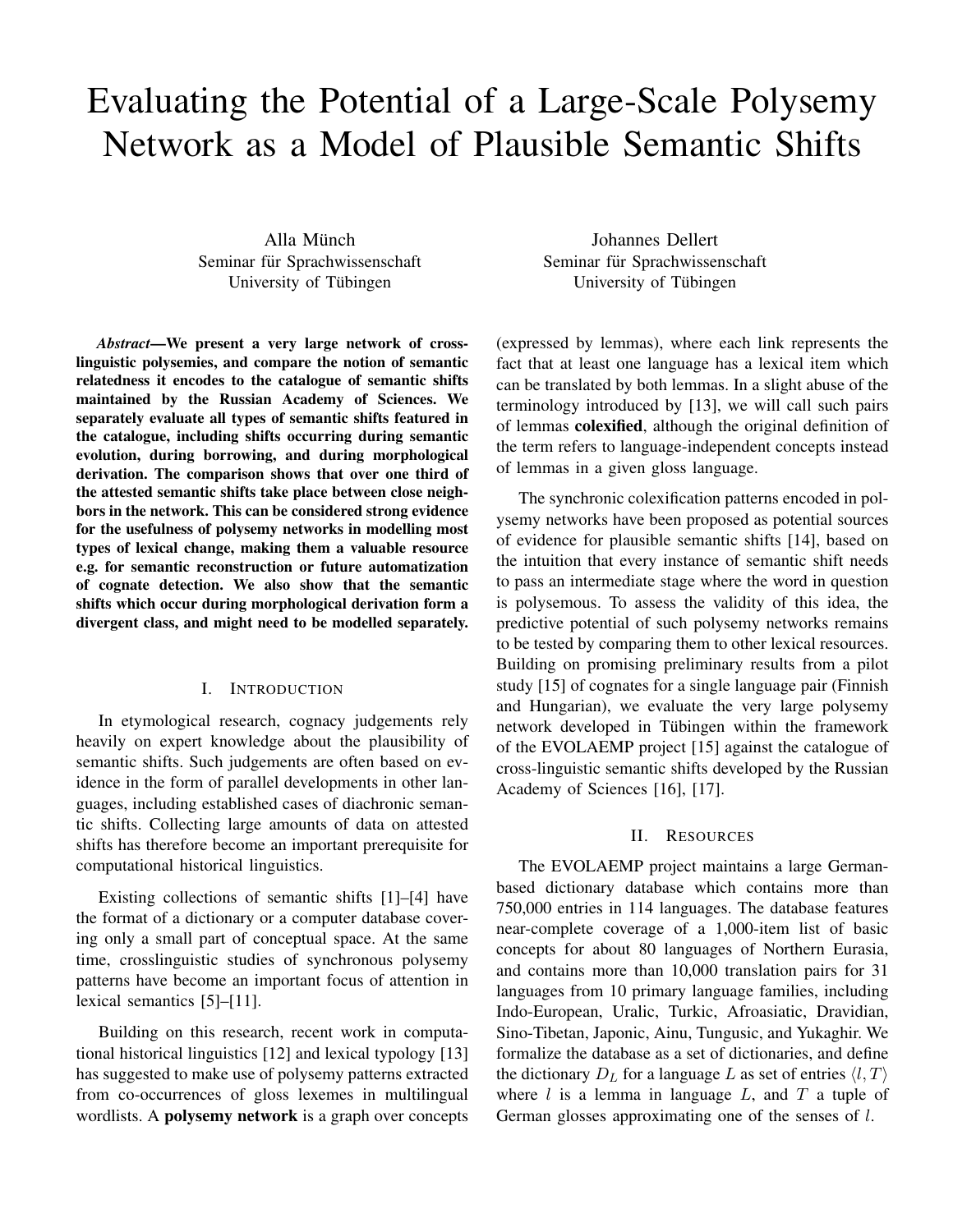Our polysemy network is an undirected graph  $G =$  $\langle V, E \rangle$  over a set of German glosses V. In order to avoid the problem that chance homophones would be interpreted as polysemies and create spurious links (e.g. the famous Persian *sir ˇ* "milk; lion"), we partition the languages into a set of genetic units  $\mathcal{F}$ , where one unit  $F \in \mathcal{F}$  roughly corresponds to a genus or subfamily such as the Romance, Semitic, or Fennic languages. An edge  ${g_1, g_2}$  between two German glosses  $g_1, g_2 \in V$  is then included in the network if and only if there are at least two genetic units where  $g_1$  and  $g_2$  were both used as glosses for some lemma in some language:

$$
\{g_1, g_2\} \in E : \Leftrightarrow
$$
  
 
$$
|\{F \in \mathcal{F} \mid \exists L \in F, \exists l : g_1, g_2 \in \bigcup_{\langle l, T \rangle \in D_L} T\}| \ge 2
$$

The resulting very large polysemy network contains 32,653 glosses connected by 47,647 links. Despite a strong bias in favour of Indo-European and Uralic languages, seventeen other language families (Turkic, Mongolic, Afroasiatic, Ainu, Sino-Tibetan, Northeast Caucasian, Japonic, Vasconic, Austronesian, Dravidian, Chukotko-Kamchatkan, Tungusic, Kartvelian, Tai-Kadai, Nivkh, Yeniseian, and Yukaghir) are represented by more than 5,000 links, leading to a reasonable amount of crosslinguistic diversity.

The network shows some interesting and perhaps surprising structural properties. Whereas 14,391 nodes form unconnected islands without any attested polysemy, there is a central connected component consisting of 13,073 nodes, which means that it is possible to find paths between any pair of concepts for about 40% of the concepts in the network. If we interpret the network as a model of semantic change, this implies that over time, words can change their meaning freely within almost half the conceptual space. This structural property of the network mirrors the common impression that the meanings of words can change almost arbitrarily.

The remaining nodes are distributed over 1,940 smaller components, none of which is remotely as large as the central cluster:

| size                                  |  |  |    | $6-10$   11-15   35 |  |
|---------------------------------------|--|--|----|---------------------|--|
| <b>count</b>   1,325   325   143   67 |  |  | 68 |                     |  |

Taking a look at the number of attestations for each link, we see that almost half of them are only attested in the minimal number of two genetic units, but more than a fifth of them are attested in five or more different genetic units, making them typologically relevant:

| gen. units |  | 5-7 | $ 8-12  > 12$                           |  |
|------------|--|-----|-----------------------------------------|--|
|            |  |     | $48.3$   18.9   10.0   13.2   6.5   3.1 |  |

Concerning density, each node in our network has 2.4 neighbors on average, with the following distribution:

| neigh. |                                |  | $4-5$ | $6-10$ >10 |  |
|--------|--------------------------------|--|-------|------------|--|
|        | 21.2   38.2   13.8   7.7   8.1 |  |       | 1711       |  |

Finally, we take a look at the distribution of minimal path lengths between pairs of connected concepts. The typical shortest path is of length 8, and both very long paths and very short paths are rare. Only about 20% of the node pairs which are connected at all can be reached by paths shorter than seven steps.

| length   $1-3$ | $4-6$ | $7-9$   10-12   > 12                  |  |
|----------------|-------|---------------------------------------|--|
|                |       | $0.87$   19.14   54.01   23.15   2.82 |  |

The second resource we are using, the Catalogue of Semantic Shifts, is an established resource which is described in much detail elsewhere [17]. All the shifts included in the catalogue are cross-linguistically recurring and were collected manually by experts, making the catalogue a reliable resource for semantic change. However, the authors' definition of semantic shifts is very liberal, as it also encompasses synchronic polysemies (these form the bulk of the catalogue) and semantic change during derivation in addition to historically attested semantic shifts. The catalogue has no restrictions in the range of meanings involved. At the time of publication, it contained 3,650 attested semantic shifts of six types, each of them supported by up to 40 realizations. The catalogue has continued to grow as additional instances were collected and made available on the web. In total, our version of the database contains 6,174 realizations from 319 languages, again mainly belonging to language families of Eurasia. Especially well-represented are Afroasiatic, Altaic, Austro-Asiatic, Northwest Caucasian, Northeast Caucasian, Indo-European, Sino-Tibetan, and Uralic.

## III. RESULTS AND DISCUSSION

To make the two resources comparable, some preprocessing was necessary. The English version of the catalogue was extracted from its website and normalized by considerable semi-automated cleanup work.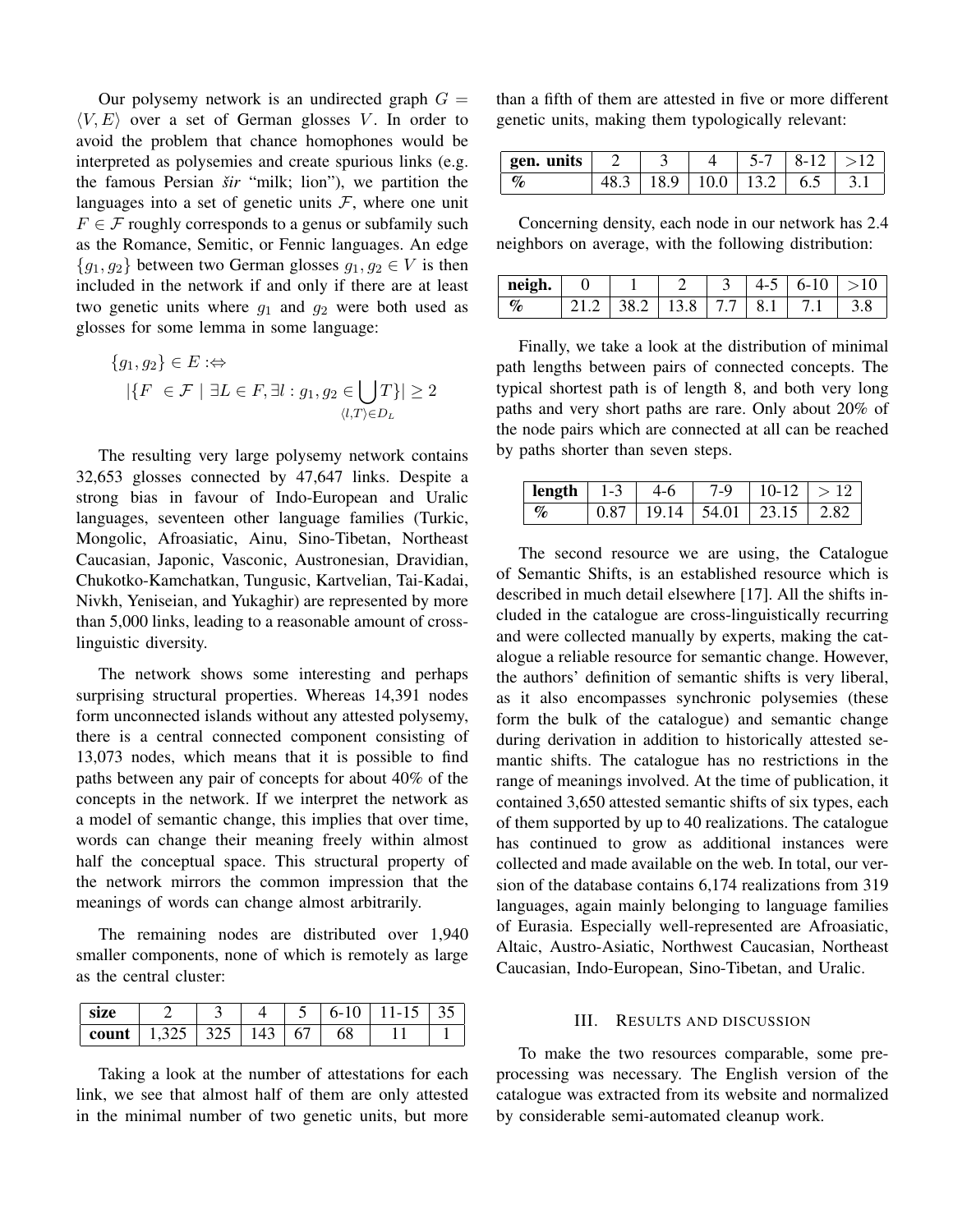The metalanguages of the catalogue are English and Russian, whereas the primary language of the network is German. The implicit assumption that each German lemma corresponds to exactly one concept is obviously false, but to some extent unavoidable if we build on translations from dictionaries and wordlists. The network thus exhibits some German-specific structure, especially idiosyncratic connections caused by polysemy or homophony of German lemmas. For instance, the network cannot reliably differentiate the concepts of "train" and "move (in a game)", because the German noun *Zug* is used for both concepts. As any reader with knowledge of German will be able to assess based on the examples, these problems are not extremely disturbing in practice, because they usually only falsely contract concepts into a single node which would otherwise still be connected at least due to polysemy in German. Still, the identification of German lemmas and concepts should be kept in mind when considering other possible use cases of our polysemy network.

The different languages of the resources made it necessary to use an electronic English-German dictionary as an intermediary for comparing the links in both resources. We decided to keep our approach simple and reproducible by allowing any attested English-German translation pair to be used as a bridge between the two resources, staying in line with our pragmatic approach to the concept-lemma relation. Formally, we define the set of German glosses equivalent to an English gloss l as  $glo(l) := \bigcup_{\langle l, T \rangle \in D_{eng}} T$ .

Given this simple mapping between English and German glosses, the shift pairs were then evaluated against the polysemy network by determining the length of the shortest paths connecting any pair of equivalent German glosses. Formally, the method can be described most easily by defining k-hop accessibility relations  $G_k$ :

$$
G_0 := \{ \{a, a\} \mid a \in V \};
$$
  

$$
G_{k+1} := \{ \{x, z\} \mid \exists y : \{x, y\} \in G_k, \{y, z\} \in E \}
$$

For each shift pair  $\langle l_1, l_2 \rangle$  in the English version of the catalogue, we then compute  $\min_k \{k : \exists \{g_1, g_2\} \in G_k : \exists \{g_1, g_2\} \in G_k\}$  $g_1 \in glo(l_1) \wedge g_2 \in glo(l_2)$ .

In 43.1% of instances in the catalogue, no German translation could be found for the source and/or target concept  $\left( \frac{g}{g} \right) = \emptyset \vee \frac{g}{g}$ . The relatively high number of such cases can be attributed primarily to the use of highly specialized or culture-specific concepts, the presence of hypernyms, and multi-word metalinguistic descriptions. For instance, the hypernym *[foreigner]* in the catalogue is supposed to stand for any nationality, while the hypernym itself does not necessarily stand in any relation to the target. As the polysemy network only includes individual glosses, there is no way to infer all the possible hyponyms and establish their relation to the target. For the same reason, most multi-word descriptions such as *fantastic monster* could not be matched to any node in the network either. By and large, the high percentage of such cases seems to be unavoidable due to the different approaches, scopes and aims of the datasets we are comparing.

In what follows, we only consider the results obtained for the 56.9% of cases where both the source and the target concept could be translated to glosses found in the polysemy network, which was the case for 3,513 shift pairs in total.

These results are presented in Table I in terms of recall, i.e. as percentages expressing the ratio of shifts in the catalogue covered by paths in the network. We separately consider the cases where no path between the concepts was found, the cases where there was a minimal path of length 1 or 2, and the cases where the minimal path was longer. This division is based on our previous study on the same network [15], which experimentally established that a path length of 1 or 2 roughly corresponds to the cases where the number of neighbors in the network is still low enough to make spuriously similar forms unlikely. For comparing the performance on different types of semantic shifts, we largely follow the terminology adopted in the catalogue. The total number of instances of each particular shift is provided in the first column for reference.

TABLE I. SHIFTS IN THE CATALOGUE COVERED BY THE POLYSEMY NETWORK.

| Semantic      | Number of | N <sub>0</sub> | Path length | Path length |
|---------------|-----------|----------------|-------------|-------------|
| shift type    | instances | path           | $1$ or $2$  | 3 and more  |
| Polysemy      | 2315      | $20.6 \%$      | 35.0 $%$    | 44.4 %      |
| Semantic      | 107       | $26.2 \%$      | 33.6 $%$    | $40.2 \%$   |
| Evolution     |           |                |             |             |
| Morphological | 597       | 28.5%          | 29.0%       | 42.5 $%$    |
| Derivation    |           |                |             |             |
| Syncretism    | 43        | 25.6%          | 55.8%       | 18.6%       |
| Borrowing     | 58        | 31.0%          | 41.4 $%$    | 27.6%       |
| Cognates      | 393       | 23.7%          | 37.9%       | 38.4 %      |

In general, across all types of semantic shifts present in the catalogue, over one third of cases (34.6%) corresponds to short paths in the polysemy network, which we consider a surprisingly high recall given the notorious unpredictability of semantic change.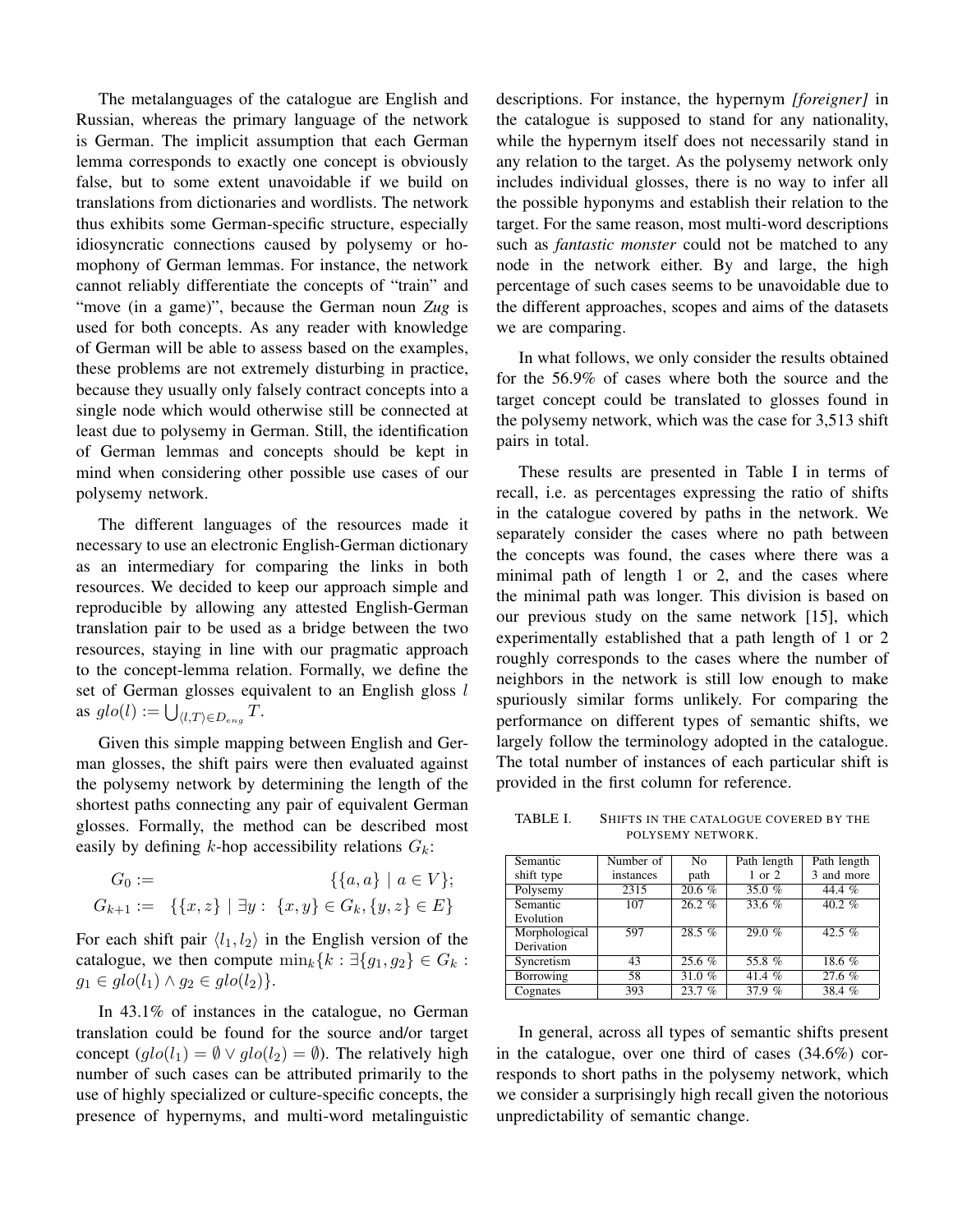

Fig. 1. Surroundings of the path from "tree" to "forest".

Going through the types of semantic shifts in the catalogue, we start by considering the results obtained for Polysemy, i.e. synchronic polysemies of the same nature as the colexifications the network was built on. A typical example of such a concept pair is given in Example 1. In this and all following examples, ZAL (Zalizniak) marks the concept pair in the catalogue, and TUE (Tübingen) one of the corresponding shortest paths in the polysemy network, with rough English equivalents given.

Example 1. (Polysemy) ZAL: *tree* – *forest* TUE: *Baum* "tree" – *Holz* "wood" – *Wald* "forest"

The path found for this example is also visualized in red in Figure 1, a graphical representation of the region around the path in the polysemy network. All larger nodes which are directly connected to one of the nodes on the path are included. In all the visualizations in this paper, line thickness denotes strength of colexification, and node size represents the amount of data we have for the German gloss in question. The thickness of node borders represents how often the gloss in question occurred as the only gloss in a dictionary definition, giving some indication of how basic and well-delineated the concept represented by that German gloss is.

Of the concept pairs in this category, 35.0% are connected by paths of length 1 or 2 in the network. In view of the fact that the two databases were developed independently, and are based on different sources and slightly different language samples, the overlap is surprisingly large, suggesting the existence of a large core of common polysemies which occur with high frequency across language families.



Fig. 2. Surroundings of the path from "mountain" to "nose".

Given the recall for synchronic polysemies, the main question is whether the polysemy network models other types of semantic shifts just as well. The most interesting of the other shift types in the catalogue is Diachronic Semantic Evolution. This category only contains attested instances of semantic shifts in the stricter sense, i.e. changes in the meaning of a word occurring between historical stages of a single language. Examples 2 and 3 are typical instances of attested shifts from the catalogue. The very interesting shortest path for Example 3 is visualized in Figure 2.

Example 2. (Diachronic Semantic Evolution) ZAL: *property/possessions* → *cattle* TUE: *Besitz* "property" – *Vieh* "cattle"

Example 3. (Diachronic Semantic Evolution) ZAL:  $mountain \rightarrow nose$ TUE: *Berg* "mountain" – *Hugel ¨* "hill" – *Gipfel* "summit" – *Spitze* "tip" – *Nase* "nose"

Remarkably, recall for semantic shifts in this stricter sense (33.6%) is very close to that of synchronic polysemy. This allows us to conclude that polysemy networks do indeed predict possible pathways of diachronic evolution just as well as synchronic polysemies in unseen data, and that the semantic processes underlying synchronic polysemies and diachronic shifts are not measurably different.

The very small **Syncretism** category turned out to contain the largest percentage (55.8%) of cases where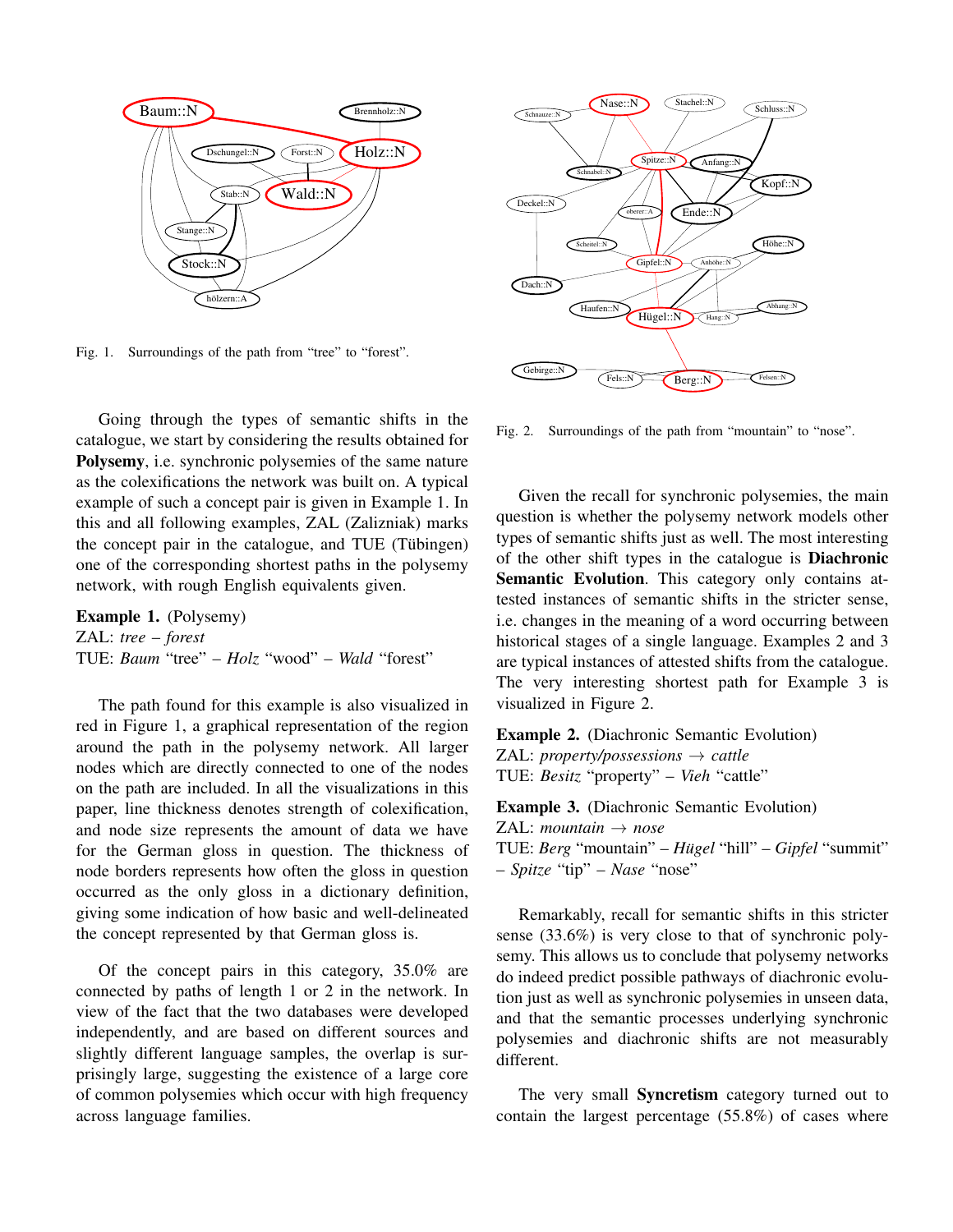the concepts are immediate neighbors in the polysemy network. The reason seems to be that many of the few instances of syncretism in the catalogue are rather frequent cross-linguistically, and also appear in the polysemy network because dictionary sources do not systematically distinguish true polysemy from semantic generality.

Example 4. (Syncretism) ZAL: *caterpillar* – *snake* TUE: *Raupe* "caterpillar" – *Wurm* "worm" – *Schlange* "snake"

In Example 4, dictionaries for languages which show this instance of syncretism will normally just mention "caterpillar" and "worm" as possible translations, instead of mentioning that the word in question actually denotes a larger class of animals which contains caterpillars and worms, and cannot readily be described by any English gloss. The high recall thus indicates that the pragmatic approach usually taken by lexicographers causes instances of syncretism to be modeled very well by polysemy networks derived from dictionary data.

The shift types Cognates and Borrowing represent instances of semantic shifts that occurred during longterm separate development, or in contact situations. The shift in Example 5 is contained in the catalogue both as an instance of Cognates (for Old English and German) and an instance of Borrowing (for Old East Slavic and Komi):

Example 5. (Borrowing, Cognates) ZAL: *boy* – *servant* TUE: *Junge* "boy" – *Kellner* "waiter" – *Diener* "servant"

Our network covers 41.4% of Borrowing instances and 37.9% of Cognates instances, so in both cases recall is even slightly higher than for synchronic polysemy or semantic evolution. Thus, there seems to be no relevant difference between the semantic shifts occurring within a single language and during transfer between languages. Semantic shifts caused by internal language mechanisms and by external factors are captured equally well. and a respect to the model of the model of the model of the model of the model of the model of the model of the model of the model of the model of the model of the model of the model of the model of the model of the model

The category of **Morphological Derivation** is of special interest because in the terminology of polysemy networks, it contains prototypical instances of *loose colexification* [18], where the notion of polysemy is extended to also connecting the meanings of non-trivial derivates from the same stem. Since the polysemy network is built on strict colexifications only, we would not



Fig. 3. Surroundings of the path from "give" to "teach".

Indeed, Morphological Derivation has the worst recall among all classes of semantic shifts, with only 29.0% of instances connected by paths of length 1 or 2 in the network. Example 6 demonstrates this for the concept "teaching", which is expressed by a word derived from a word for "to give" in some languages. The shortest paths connecting the German equivalents are of length 4, and one of them is visualized in Figure 3.

## Example 6. (Morphological Derivation)

ZAL: *to give* – *to teach*

TUE: *geben* "give" – *hergeben* "hand over" – *wiedergeben* "render" – *zeigen* "show" – *lehren* "teach"

This result supports the intuition that the shifts attainable by derivation differ in a substantial way from the shifts attainable by plausible sequences of shifts along paths defined by strict colexification. An interesting avenue for further research is to see whether a polysemy network built on loose colexification will provide a better model of this type of semantic change.

To make our results as transparent as possible, and to ensure reproducibility, a file containing the shortest paths we found for all the shift pairs in the catalogue is publicly available on the second author's webpage. Moreover, we make the entire polysemy network available on request, allowing other researchers to use it for quantitative studies in the areas of lexical semantics and typology.